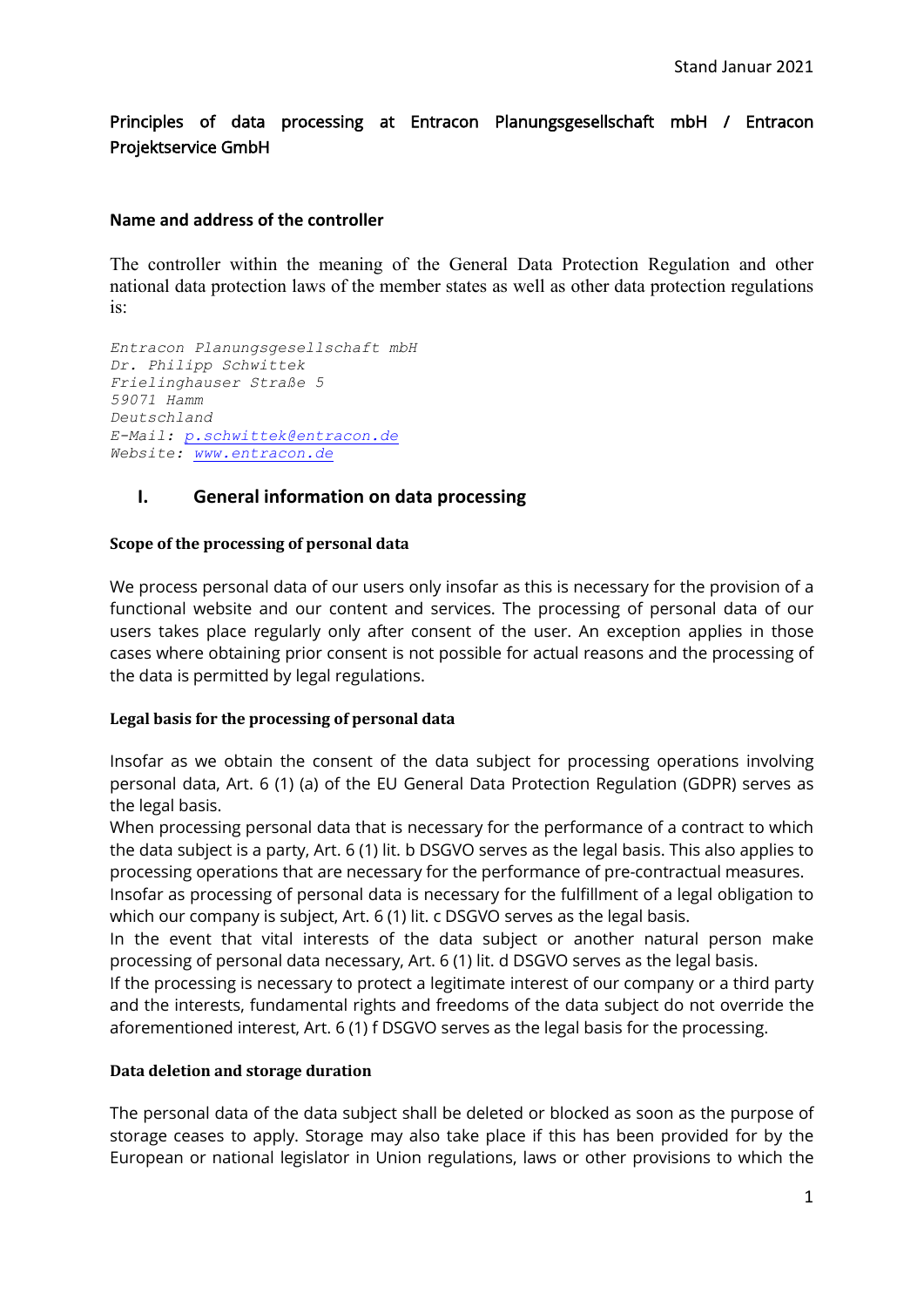controller is subject. Data will also be blocked or deleted if a storage period prescribed by the aforementioned standards expires, unless there is a need for further storage of the data for the conclusion or performance of a contract.

# **II. Provision of the website and creation of log files**

#### **Description and scope of data processing**

Each time our website is accessed, our system automatically collects data and information from the computer system of the accessing computer.

The following data is collected:

- **Information about the browser type and the version used.**
- The operating system of the user
- The user's Internet service provider
- **The IP address of the user**
- Date and time of access
- Websites from which the user's system accesses our website
- Websites that are accessed by the user's system via our website

The log files contain IP addresses or other data that allow an assignment to a user. This could be the case, for example, if the link to the website from which the user arrives at the Internet site or the link to the website to which the user goes contains personal data. The data is also stored in the log files of our system. Storage of this data together with other

personal data of the user does not take place.

#### **Legal basis for data processing**

The legal basis for the temporary storage of the data and the log files is Art. 6 para. 1 lit. f DSGVO.

### **Purpose of data processing**

The storage in log files is done to ensure the functionality of the website. In addition, we use the data to optimize the website and to ensure the security of our information technology systems. An evaluation of the data for marketing purposes does not take place in this context.

These purposes are also our legitimate interest in data processing according to Art. 6 para. 1 lit. f DSGVO.

### **Duration of storage**

The data is deleted as soon as it is no longer required to achieve the purpose for which it was collected. In the case of the collection of data for the provision of the website, this is the case when the respective session has ended.

In the case of storage of data in log files, this is the case after seven days at the latest. Storage beyond this period is possible. In this case, the IP addresses of the users are deleted or alienated, so that an assignment of the calling client is no longer possible.

#### **Possibility of objection and removal**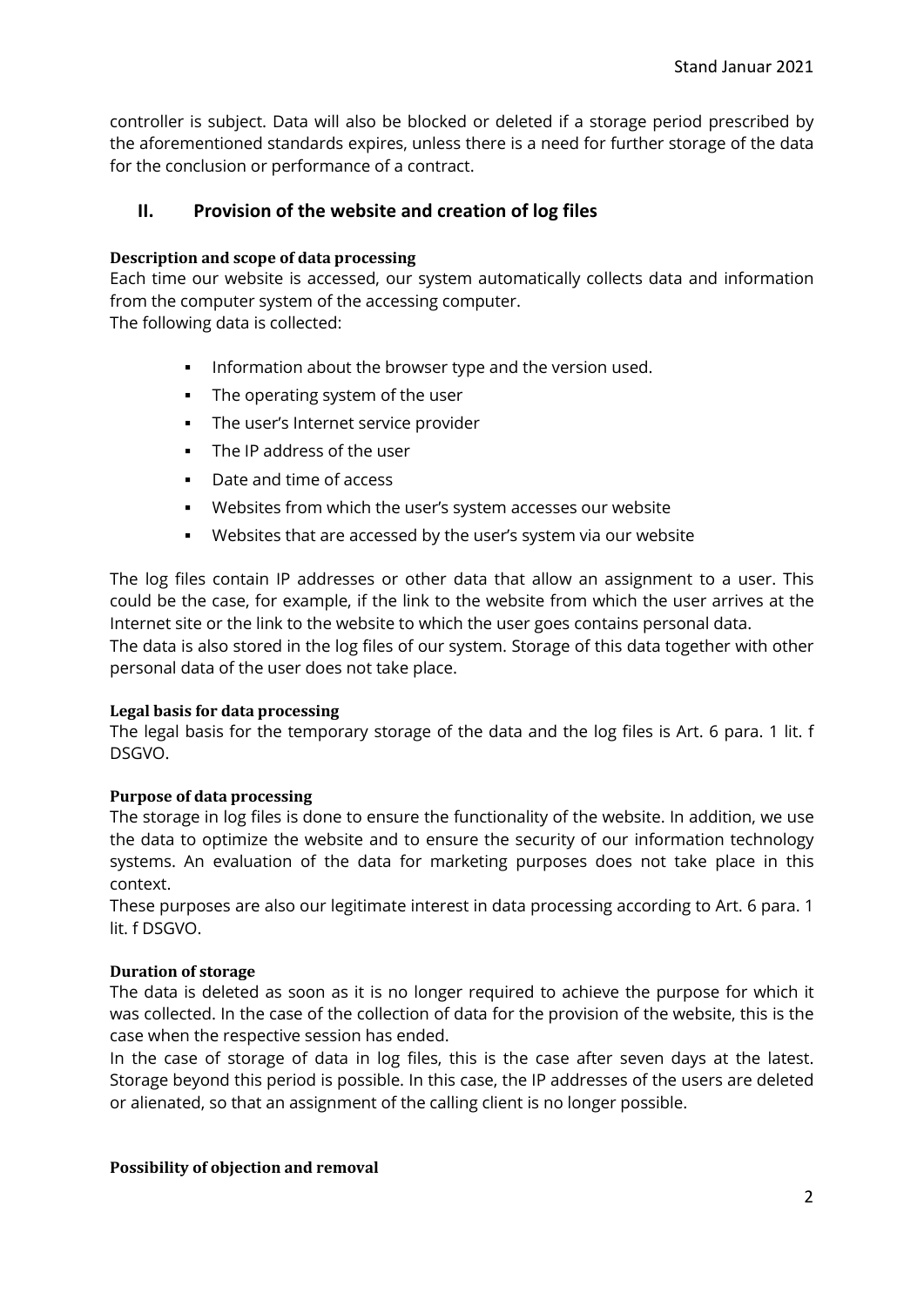The collection of data for the provision of the website and the storage of the data in log files is mandatory for the operation of the website. Consequently, there is no possibility of objection on the part of the user.

# **III. Use of cookies**

## **Description and scope of data processing**

The user data collected in this way is pseudonymized by technical precautions. Therefore, an assignment of the data to the calling user is no longer possible. The data is not stored together with other personal data of the user.

When calling up our website, the user is informed about the use of cookies for analysis purposes and his consent to the processing of personal data used in this context is obtained. In this context, a reference to this privacy policy is also made.

### **Legal basis for data processing**

The legal basis for the processing of personal data using cookies for analysis purposes is Art. 6 (1) lit. a DSGVO if the user has consented to this.

### **Purpose of data processing**

The purpose of using technically necessary cookies is to simplify the use of websites for users. Some functions of our website cannot be offered without the use of cookies. For these, it is necessary that the browser is recognized even after a page change. We require cookies for the following applications:

- **Acceptance of language settings**
- Remembering search terms

The user data collected by technically necessary cookies are not used to create user profiles. Analysis cookies are used for the purpose of improving the quality of our website and its content. Through the analysis cookies, we learn how the website is used and can thus constantly optimize our service.

These purposes are also our legitimate interest in processing the personal data according to Art. 6 para. 1 lit. f DSGVO.

### **Duration of storage, possibility of objection and removal**

Cookies are stored on the user's computer and transmitted from it to our site. Therefore, you as a user also have full control over the use of cookies. By changing the settings in your Internet browser, you can disable or restrict the transmission of cookies. Cookies that have already been stored can be deleted at any time. This can also be done automatically. If cookies are deactivated for our website, it may no longer be possible to use all functions of the website in full.

## **IV. Contact form and e-mail contact**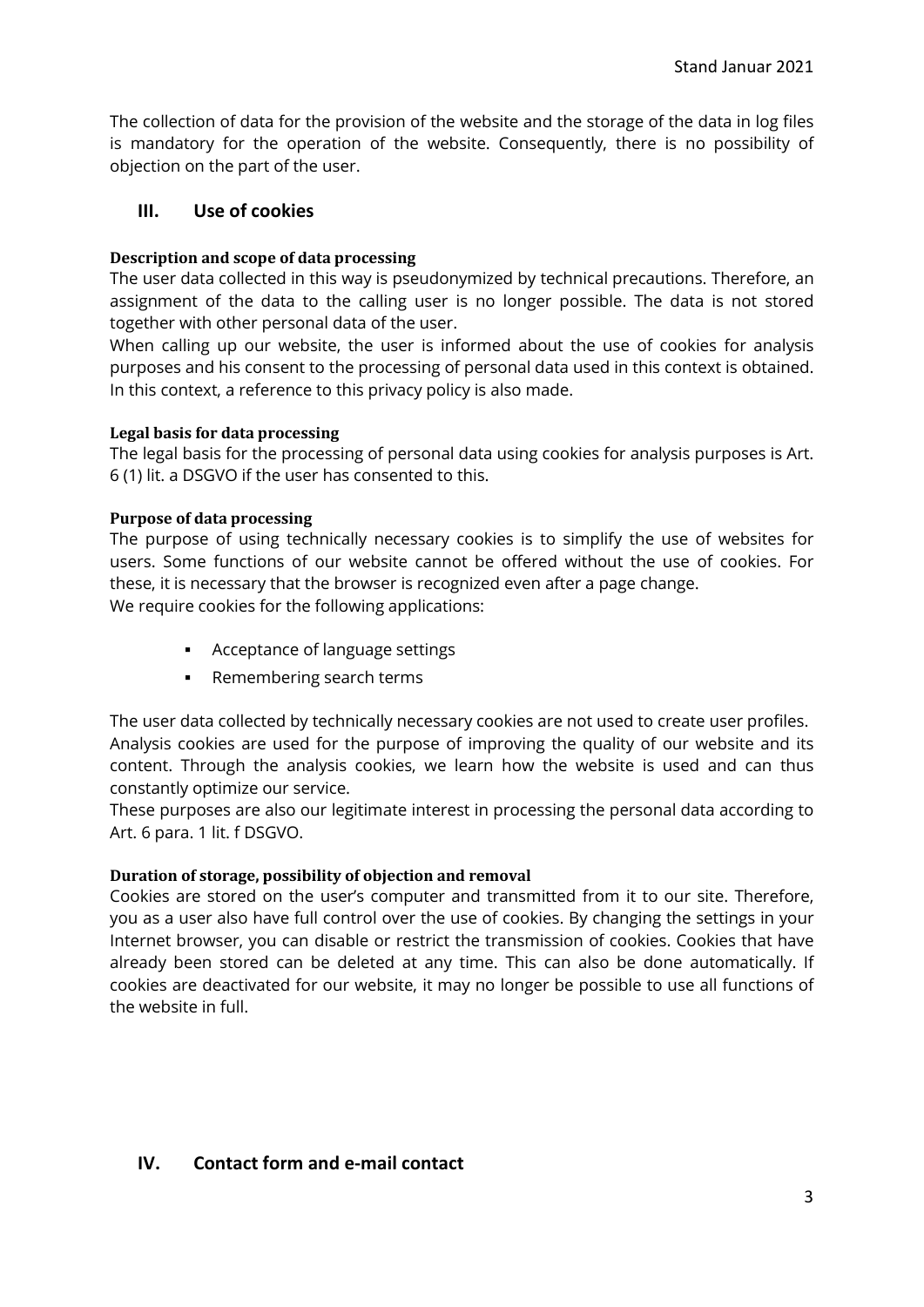### **Description and scope of data processing**

You have the option of contacting us by e-mail. In this case, the personal data of the user transmitted with the e-mail will be stored.

In this context, the data will not be passed on to third parties. The data is used exclusively for processing the conversation.

## **Legal basis for data processing**

The legal basis for the processing of data transmitted in the course of sending an e-mail is Art. 6 (1) lit. f DSGVO. If the e-mail contact aims at the conclusion of a contract, the additional legal basis for the processing is Art. 6 (1) lit. b DSGVO.

## **Purpose of data processing**

The processing of personal data from the input mask serves solely to process the contact. In the case of contact by e-mail, this also constitutes the necessary legitimate interest in processing the data.

The other personal data processed during the sending process serve to prevent misuse of the contact form and to ensure the security of our information technology systems.

## **Duration of storage**

The data is deleted as soon as it is no longer required to achieve the purpose for which it was collected. For personal data sent by e-mail, this is the case when the respective conversation with the user has ended. The conversation is ended when it is clear from the circumstances that the matter in question has been conclusively clarified.

## **Possibility of objection and removal**

The user has the option to revoke his consent to the processing of personal data at any time. If the user contacts us by e-mail, they can object to the storage of their personal data at any time. In such a case, the conversation cannot be continued. The revocation must be sent in writing to:

Entracon Planungsgesellschaft mbH Tobias Schwittek **[datenschutz@entracon.de](mailto:datenschutz@entracon.de)**

All personal data stored in the course of contacting us will be deleted in this case.

# **V. Rights of the data subject**

If your personal data is processed, you are a data subject within the meaning of the GDPR and you have the following rights towards the controller.

### **Right to information**

You may request confirmation from the controller as to whether personal data concerning you are being processed by us.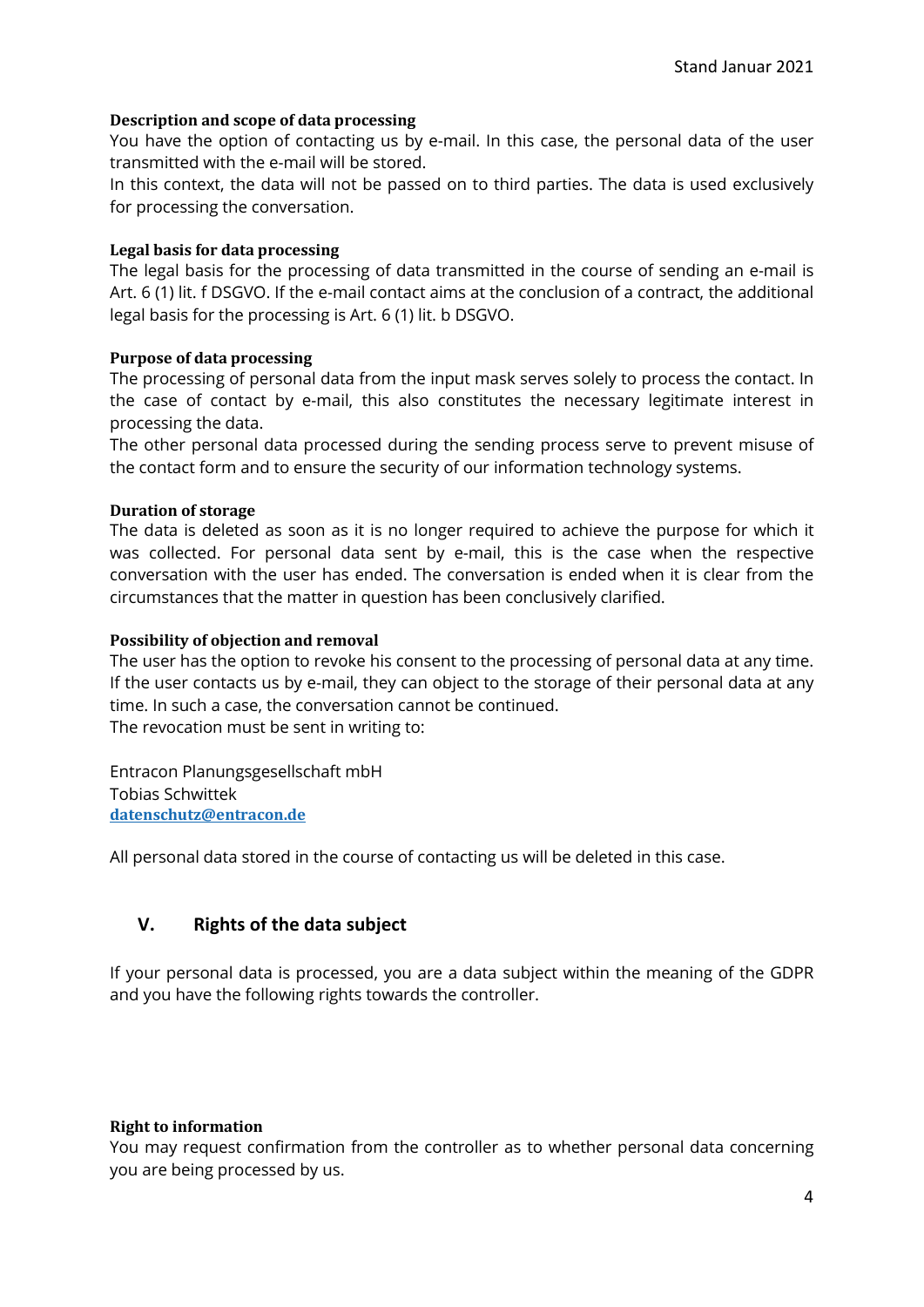If there is such processing, you can request information from the controller about the following information:

- the purposes for which the personal data are processed;
- the categories of personal data which are processed:
- the recipients or categories of recipients to whom the personal data concerning you have been or will be disclosed;
- the planned duration of the storage of the personal data concerning you or, if concrete information on this is not possible, criteria for determining the storage period;
- the existence of a right to rectification or erasure of the personal data concerning you, a right to restriction of processing by the controller or a right to object to such processing;
- the existence of a right of appeal to a supervisory authority;
- any available information about the origin of the data, if the personal data are not collected from the data subject;

You have the right to request information about whether the personal data concerning you is transferred to a third country or to an international organization. In this context, you may request to be informed about the appropriate safeguards pursuant to Art. 46 DSGVO in connection with the transfer.

## **Right to correction**

You have a right to rectification and/or completion from the controller if the personal data processed concerning you is inaccurate or incomplete. The controller shall carry out the correction without undue delay.

## **Right to restriction of processing**

Under the following conditions, you may request the restriction of the processing of personal data concerning you:

- **i** if you contest the accuracy of the personal data concerning you for a period enabling the controller to verify the accuracy of the personal data;
- the processing is unlawful and you object to the erasure of the personal data and request instead the restriction of the use of the personal data;
- the controller no longer needs the personal data for the purposes of processing, but you need them for the assertion, exercise or defense of legal claims; or
- if you have objected to the processing pursuant to Article 21 (1) DSGVO and it is not yet clear whether the legitimate grounds of the controller outweigh your grounds.

If the processing of personal data relating to you has been restricted, such data may – apart from being stored – only be processed with your consent or for the establishment, exercise or defense of legal claims or for the protection of the rights of another natural or legal person or for reasons of important public interest of the Union or a Member State.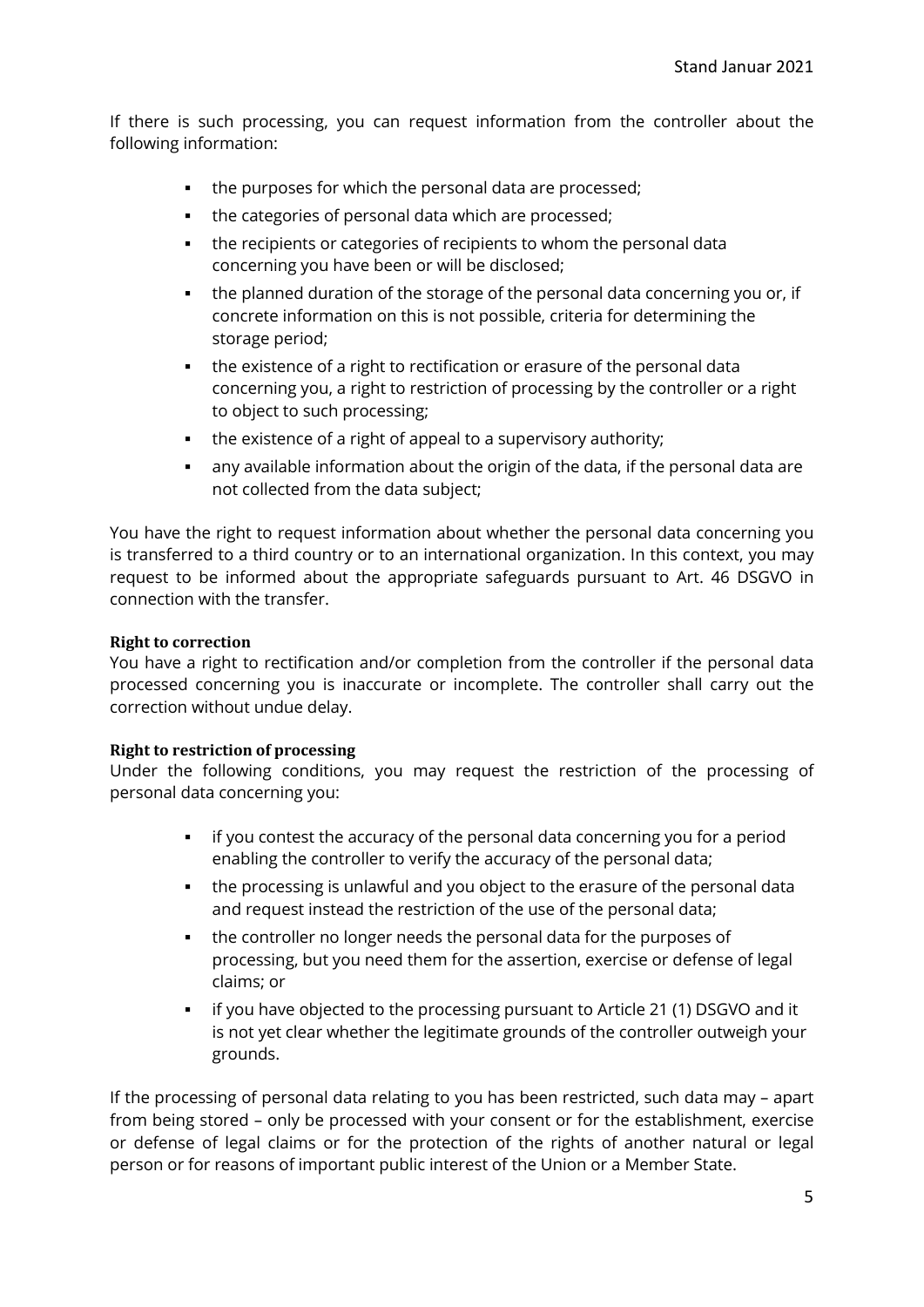If the restriction of processing has been restricted in accordance with the above conditions, you will be informed by the controller before the restriction is lifted.

## **Right to deletion**

You may request the controller to delete the personal data concerning you without undue delay, and the controller is obliged to delete such data without undue delay, if one of the following reasons applies:

(1) The personal data concerning you are no longer necessary for the purposes for which they were collected or otherwise processed.

(2) You revoke your consent on which the processing was based pursuant to Art. 6 (1) (a) or Art. 9 (2) (a) of the GDPR and there is no other legal basis for the processing.

(3) You object to the processing pursuant to Art. 21 (1) DSGVO and there are no overriding legitimate grounds for the processing, or you object to the processing pursuant to Art. 21 (2) DSGVO.

(4) The personal data concerning you have been processed unlawfully.

(5) The erasure of the personal data concerning you is necessary for compliance with a legal obligation under Union or Member State law to which the controller is subject.

(6) The personal data concerning you has been collected in relation to information society services offered pursuant to Article 8(1) DSGVO.

## **Information to third parties**

If the controller has made the personal data concerning you public and is obliged to erase it pursuant to Article 17(1) of the GDPR, he or she shall, taking into account the available technology and the costs of implementation, take reasonable measures, including technical measures, to inform data controllers which process the personal data that you, as the data subject, have requested that they erase all links to or copies or replications of such personal data.

### **Exceptions**

The right to deletion does not exist insofar as the processing is necessary for

(1) for the exercise of the right to freedom of expression and information;

(2) for compliance with a legal obligation which requires processing under Union or Member State law to which the controller is subject, or for the performance of a task carried out in the public interest or in the exercise of official authority vested in the controller;

(3) for reasons of public interest in the area of public health pursuant to Article 9(2)(h) and (i) and Article 9(3) of the GDPR;

(4) for archiving purposes in the public interest, scientific or historical research purposes, or statistical purposes pursuant to Article 89(1) DSGVO, insofar as the right referred to in section a) is likely to render impossible or seriously compromise the achievement of the purposes of such processing; or

(5) for the assertion, exercise or defense of legal claims.

### **Right to information**

If you have asserted the right to correction, erasure or restriction of processing against the controller, the controller is obliged to inform all recipients to whom the personal data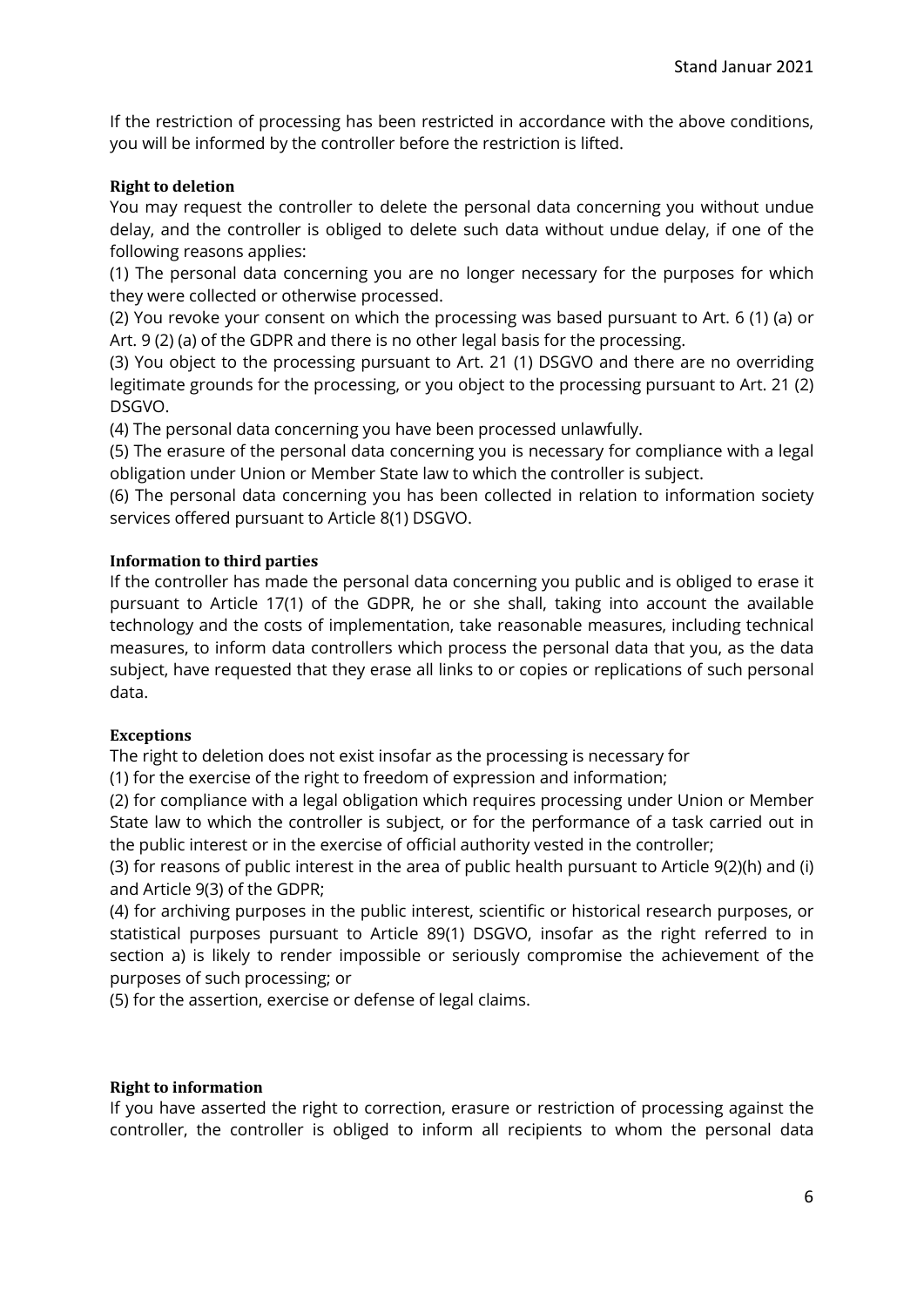concerning you have been disclosed of this correction or erasure of the data or restriction of processing, unless this proves impossible or involves a disproportionate effort. You have the right against the controller to be informed about these recipients.

### **Right to data portability**

You have the right to receive the personal data concerning you that you have provided to the controller in a structured, commonly used and machine-readable format. You also have the right to transfer this data to another controller without hindrance from the controller to whom the personal data was provided, provided that.

(1) the processing is based on consent pursuant to Art. 6(1)(a) DSGVO or Art. 9(2)(a) DSGVO or on a contract pursuant to Art. 6(1)(b) DSGVO and

(2) the processing is carried out with the help of automated procedures.

In exercising this right, you also have the right to obtain that the personal data concerning you be transferred directly from one controller to another controller, insofar as this is technically feasible. Freedoms and rights of other persons must not be affected by this.

The right to data portability does not apply to processing of personal data necessary for the performance of a task carried out in the public interest or in the exercise of official authority vested in the controller.

### **Right of objection**

You have the right to object at any time, on grounds relating to your particular situation, to the processing of personal data concerning you which is carried out on the basis of Article 6(1)(e) or (f) DSGVO; this also applies to profiling based on these provisions.

The controller shall no longer process the personal data concerning you unless they can demonstrate compelling legitimate grounds for the processing which override your interests, rights and freedoms, or the processing serves the purpose of asserting, exercising or defending legal claims.

If the personal data concerning you is processed for the purpose of direct marketing, you have the right to object at any time to processing of the personal data concerning you for the purpose of such marketing; this also applies to profiling, insofar as it is related to such direct marketing.

If you object to the processing for direct marketing purposes, the personal data concerning you will no longer be processed for these purposes.

You have the possibility, in connection with the use of information society services, notwithstanding Directive 2002/58/EC, to exercise your right to object by means of automated procedures using technical specifications.

### **Right to revoke the declaration of consent under data protection law**

You have the right to revoke your declaration of consent under data protection law at any time. The revocation of consent does not affect the lawfulness of the processing carried out on the basis of the consent until the revocation.

### **Automated decision in individual cases including profiling**

You have the right not to be subject to a decision based solely on automated processing, including profiling, which produces legal effects concerning you or similarly significantly affects you. This does not apply if the decision

(1) is necessary for the conclusion or performance of a contract between you and the controller,